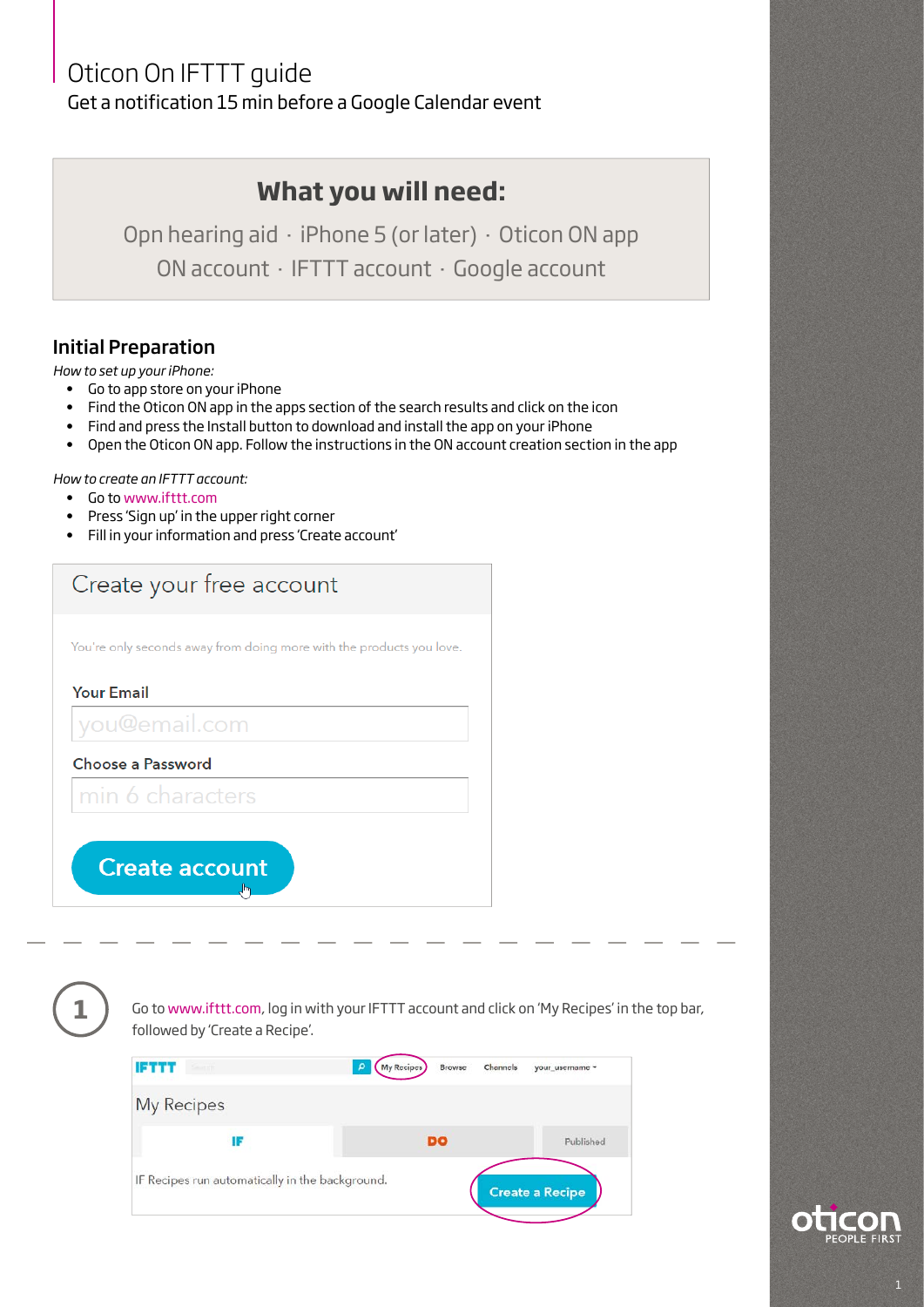**2**

Click on the big blue 'this'

Create a Recipe





**4**

In the search field, type 'google calendar', and click on the 'Google Calendar' button

| <b>Choose Trigger Channel</b> step 1 of 7<br>Showing Channels that provide at least one Trigger. View all Channels |                              |
|--------------------------------------------------------------------------------------------------------------------|------------------------------|
| google calendar                                                                                                    |                              |
| 'alendar                                                                                                           |                              |
| Click on eConnect. In the pop-up window: Log in with your Google account.<br>Click on 'Continue to the next step'  |                              |
|                                                                                                                    | <b>The Contract Contract</b> |



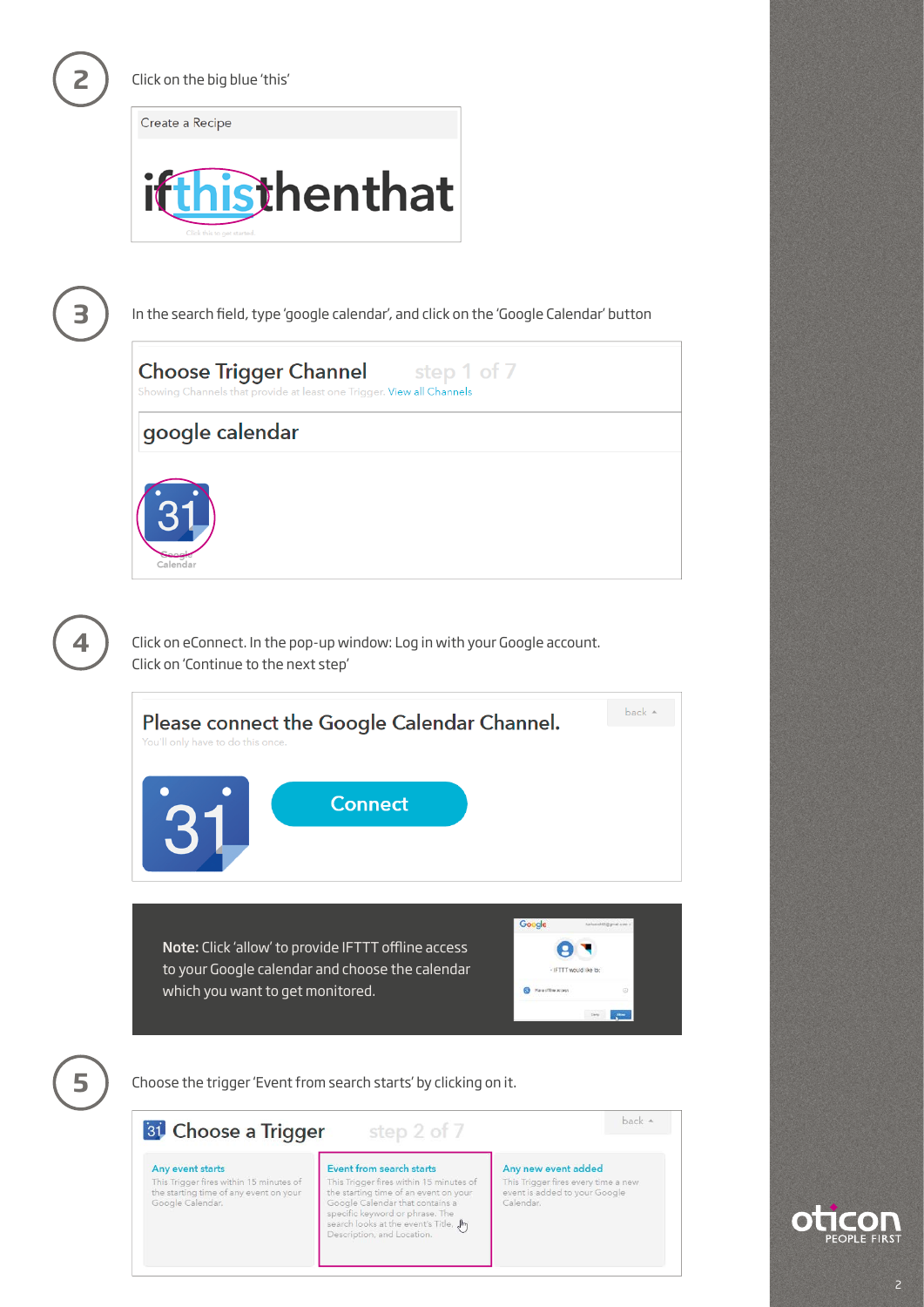**6** In the field 'Keyword or phrase', type the keyword you would like to use to mark the events to be reminded of in your hearing aid. For example, type: 'important'. Then click on 'Create trigger'.

| <b>81</b> Complete Trigger Fields<br>Event from search starts | step 3 of 7 | back $\triangle$ |
|---------------------------------------------------------------|-------------|------------------|
| <b>31</b> Keyword or phrase                                   |             |                  |
| important                                                     |             |                  |
| <b>Create Trigger</b>                                         |             |                  |



**7** Click on the big blue 'that'





In the search field, type 'oticon', and click on the 'Oticon ON' logo.



**9**

Click on Connect. In the pop-up window: Log in with your Oticon ON account.

| You'll only have to do this once. | Please connect the Oticon Channel. | back + |
|-----------------------------------|------------------------------------|--------|
| ON<br>oticon                      | <b>Connect</b>                     |        |